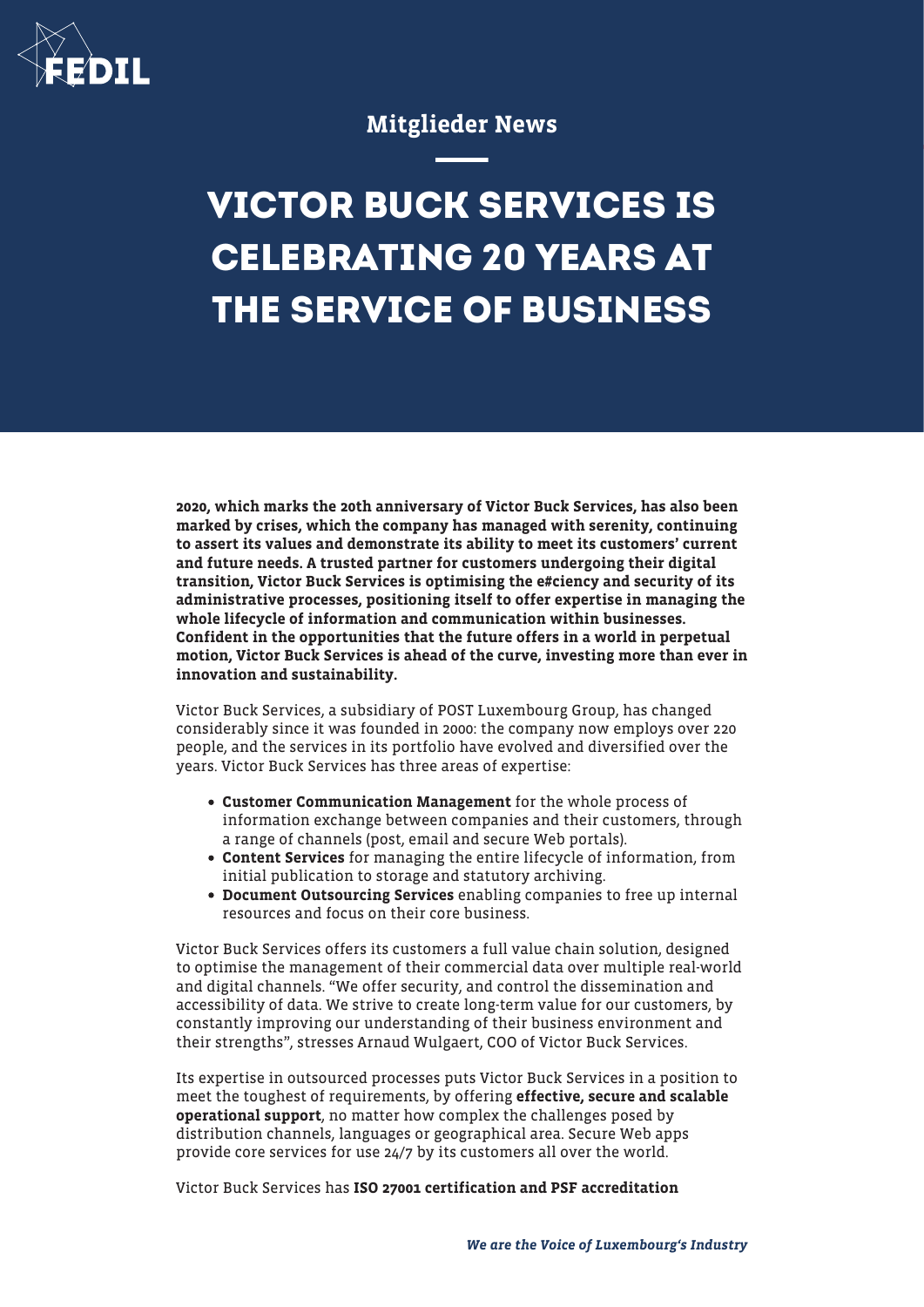(Professionnels du Secteur Financier – the Luxembourg scheme ensuring secure and confidential data processing in the financial sector). Victor Buck Services customers include large companies in the financial sector, mainly investment funds; public utilities; telecommunications providers; insurance companies; and major organisations in the public and private sectors, in particular healthcare providers. The company's operations are directed from its Luxembourg head office and its Singapore subsidiary, but it also works with service providers in Australia, Hong Kong, Singapore and the United Kingdom.

Building on its success and its proven strategy, Victor Buck Services is now continuing to demonstrate its commitment to yet more innovation and improvement in its processes, in order to proactively respond to market developments. One example of this is the 2019 acquisition of Docunify IP Company, a Luxembourg start-up, which won the 2018 FEDIL Innovation Award. With Docunify, it is possible to create, manage, sign and share documents in a secure online space. This has enabled Victor Buck Services to break into insourcing.

Victor Buck Services is also innovating in the field of printed electronics, with the development of cutting edge technology that enables the printing of circuits boasting RFID or NFC chips on recyclable paper. Based on recyclable materials and produced using a low-waste procedure, this made in Luxembourg environmentally friendly technology very much forms part of the company's CSR initiative.

In an ever-changing world that grows more digitalised by the day, Victor Buck Services is drawing on its agility, its integrity and its excellence to satisfy its customers and so continue its expansion. "Our aim is to preempt our partners' requests and anticipate their future needs, so that we can offer them the best possible service quality in very short timescales", explains Edith Magyarics, CEO of Victor Buck Services. In addition, thanks to the company's cutting-edge technology and governance, expertise and 24/7 customer service, Victor Buck Services customers enjoy the same high standards of quality and security, wherever they are in the world.

## **WHO ARE OUR CUSTOMERS?** MANY DIFFERENT SECTORS IN OUR CUSTOMER BASE